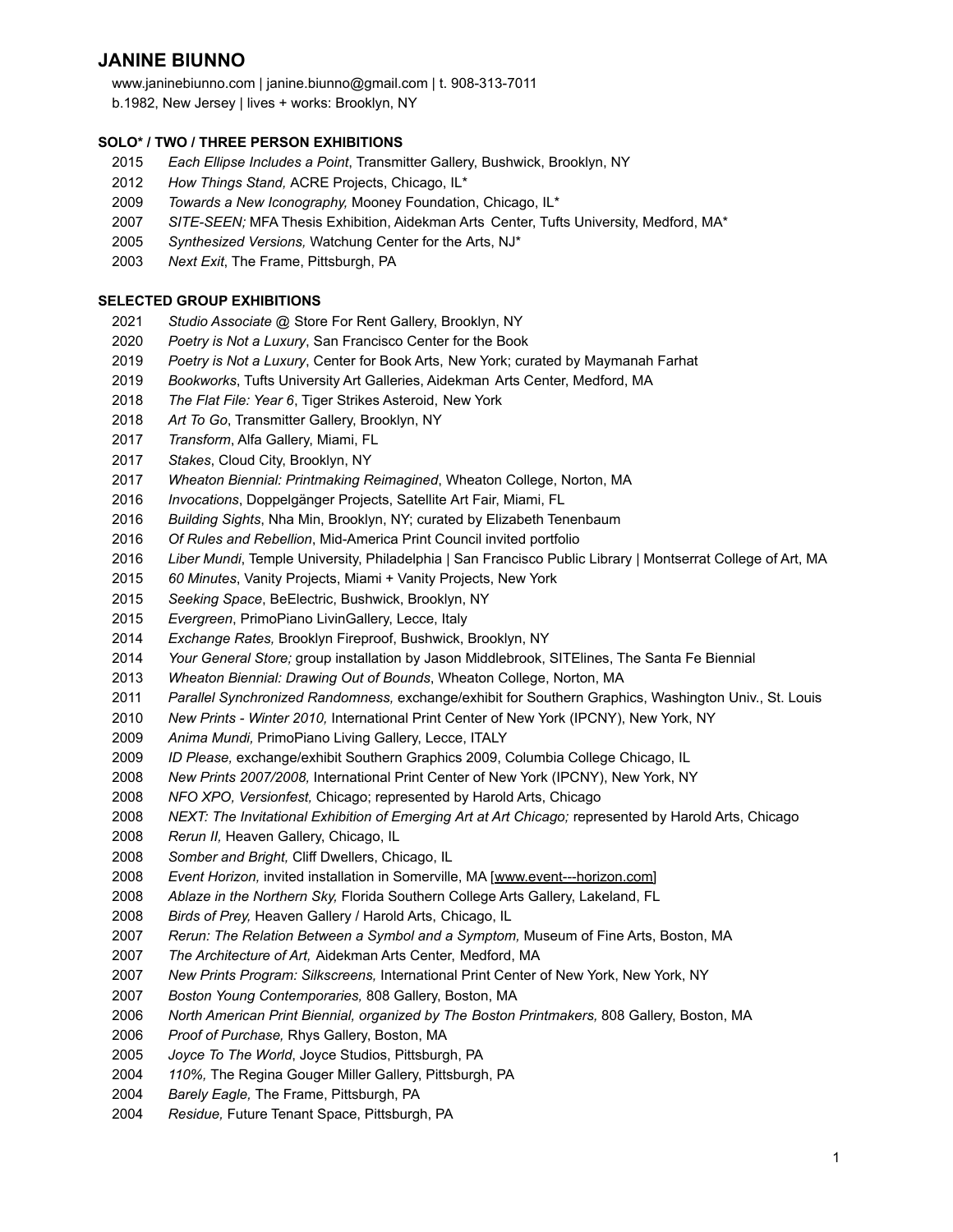#### **LECTURES | PANELS**

- Panelist, "Permissions Culture", American Association of Law Schools, Art Law Section Panel
- Invited Speaker, Pratt Institute, School of Information, Art Documentation, Prof. C. Pattuelli
- Invited Critic, Pratt Institute, Graduate School of Architecture, Writing For Architecture, Prof. J. van den Hout
- Invited Critic, New York Institute of Technology, First year studio, Prof. Marcus Carter
- Invited Critic, Pratt Institute School of Architecture, Second year studio, Prof. Rychiee Espinosa
- Invited Critic, Columbia University Graduate School of Architecture, Prof. C.A. Kumpusch
- Invited Critic, Columbia University GSAPP Introduction to Architecture Summer Program
- *Liber Mundi;* panel discussion, The Sketchbook Project, Brooklyn Art Library, Brooklyn, NY
- *Liber Mundi;* artbook panel discussion, Samuel L. Paley Library, Temple University, Philadelphia, PA
- Artist lecture; Pratt Institute, Brooklyn, NY; Department of Print Media

## **PUBLICATIONS | PRESS | INTERVIEWS**

- *Poetry Is Not a Luxury* exhibition catalogue, published by The Center for Book Arts, New York
- *Templates for Public Art, Vol. 2*, published by Limited Time Engagement, Chicago
- *Mapping Meaning Journal #3,* Archives and Photography
- *Artists in Offices* Podcast, https://artistsinoffices.com/
- *Revolutionary! Satellite Art Show 2016's Stellar Second Act*; Artefuse.com
- *Satellite, The Hyper-Emerging Fair*; BmoreArt.com
- *Cognitive Positioning System*, Podcast with Papercuts on Clocktower Radio, Red Hook, Brooklyn
- *MAAKE Magazine*, Volume 2; http://www.maakemagazine.com/issue-two/
- *Q&A with Janine Biunno*, MAAKE Magazine, http://www.maakemagazine.com/janine-biunno/
- *The Buzz in Bushwick*, *Art Collector Magazine*; http://www.artcollector.net.au/TheBuzzInBushwick
- *Bushwick Open Studio Favorites*, [Searching for](http://carlgunhouse.blogspot.com/2014/06/my-favorites-from-bushwick-open-studios.html) the Light
- *Delve Interview: Janine Biunno* http://kindaesthetic.com/blog/2013/11/20/delve-interview-janine-biunno
- *CLOG*: BIG Interrogation Series; contributor
- *Studio Visit*, Volume 12; Open Studios Press
- *Anima Mundi*, PrimoPiano Gallery Exhibition Catalogue
- School of the Museum of Fine Arts, Boston program catalogue feature
- ⌘P Southern Graphics Council Conference, Virginia Commonwealth U conference catalogue feature
- *North American Print Biennial 60th Anniversary Catalogue,* The Boston Printmakers
- *Encyclopedia Destructica*, The Vault
- *Encyclopedia Destructica*, Vol. II

## **AWARDS | HONORS | RESIDENCIES**

- *Sidewall Project*, billboard installation. Pittsburgh, PA
- *Residency at ACRE* [Artists' Cooperative Residency and Exhibitions], Steuben, WI / Chicago, IL
- *Residency at Franz Masareel Centrum,* Kasterlee BELGIUM
- *Southern Graphics Council, National Graduate Fellowship* Awardee
- *Montague Research Grant,* School of the Museum of Fine Arts, Boston
- *Graduate Teaching Fellowship,* School of the Museum of Fine Arts, Boston
- *Residency at Harold Arts,* Chesterhill, Ohio
- *Bartlett Travel Grant,* School of the Museum of Fine Arts, Boston
- *Print Media Department Award,* School of the Museum of Fine Arts, Boston
- ModernFormations annual juried exhibition, Pittsburgh, PA
- *Penn Avenue Arts Initiative Micro Grant* II
- *Penn Avenue Arts Initiative Micro Grant* I
- *Graduation Speaker,* School of Art BFA/MFA Graduation Ceremony, Carnegie Mellon University
- *Samuel Rosenberg Art Award,* Carnegie Mellon University School of Art
- *Presidential Scholar Award,* Andrew Carnegie Society Recipient for School of Art, CMU
- *Undergraduate Research Grant,* Carnegie Mellon University
- *Alfred Readio Art Award,* Carnegie Mellon University School of Art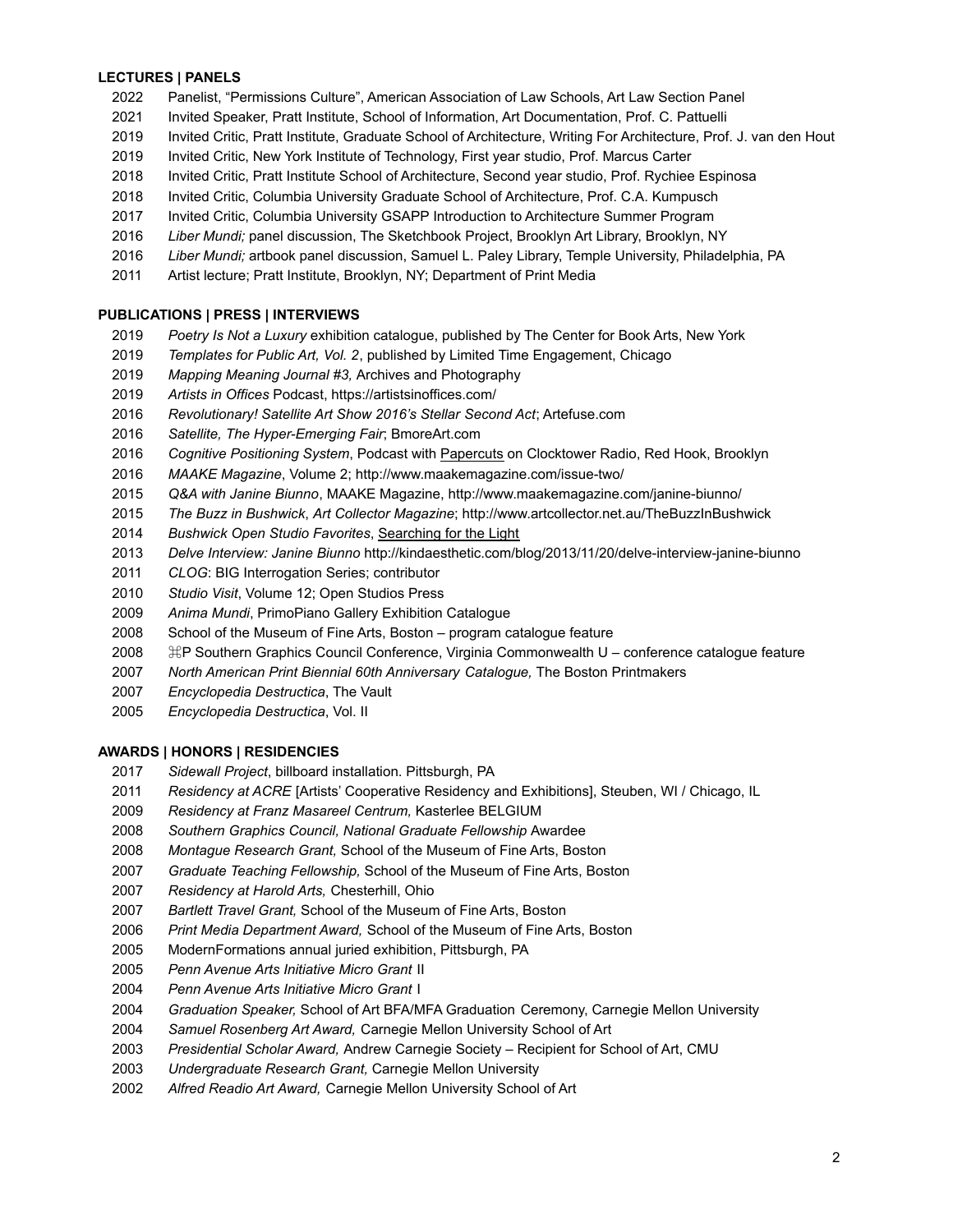## **RELATED PROFESSIONAL WORK** *(ART)*

| 2014      | Screen Printing Instructor + Shop Tech; ACRE, Steuben, WI                                      |
|-----------|------------------------------------------------------------------------------------------------|
| 2008      | Adjunct Faculty / Graduate Teaching Fellow, School of the Museum of Fine Arts, Boston          |
|           | Introduction to Screen Printing, Spring 2008<br>$\ddot{}$                                      |
| 2008      | <b>Continuing Education Faculty, Print Area, School of the Museum of Fine Arts, Boston</b>     |
|           | Introduction to Screen Printing, Spring 2008 / Summer 2008<br>$\ddot{}$                        |
| 2006-2007 | Graduate Teaching Assistant, School of the Museum of Fine Arts, Boston                         |
|           | Introduction to Screen Printing, Spring 2007 / Fall 2007<br>$\ddot{}$                          |
|           | Advanced Print Projects, Fall 2006<br>$\ddot{}$                                                |
| 2007      | <b>Artist Assistant</b> to Jason Middlebrook; Boston, MA / New York, NY                        |
| 2006      | <b>Screen Printing Instructor + Shop Tech</b> ; Harold Arts, Chesterhill, OH                   |
| 2006-2007 | <b>Print Shop Tech, Printmaking studios, SMFA, Boston</b>                                      |
| 2006      | Graduate Mentor for pre-college art program at SMFA, Boston                                    |
| 2006      | <b>Instructor / Print Shop Technician, West End House Boys and Girls Club; Allston, MA</b>     |
| 2005      | Workshop Instructor, Photography; Westmoreland Museum of Art; Greensburg, PA                   |
| 2004-2005 | <b>Instructor</b> , Photography + Digital Imaging; Penn Avenue Arts Initiative; Pittsburgh, PA |
| 2004      | <b>Artist Assistant</b> for Installation of Carnegie International – Carnegie Museum of Art    |
| 2003-2004 | Co-Director, the Frame Art Gallery; Pittsburgh, PA                                             |
| 2002-2003 | <b>Founding Member, Press Play Video Collective; Pittsburgh, PA</b>                            |
| 2002-2003 | <b>Print Shop Technician, Intaglio Studio, Carnegie Mellon University, Pittsburgh, PA</b>      |

## **RELATED PROFESSIONAL WORK** *(ARCHIVES + COLLECTIONS)*

| 2022      | Visiting Assistant Professor - Pratt Institute, School of Information, New York, NY                   |
|-----------|-------------------------------------------------------------------------------------------------------|
|           | INFO 635: Archives Appraisal, Acquisition and Use<br>$\ddot{}$                                        |
| $2015 -$  | Head of Archives – The Isamu Noguchi Foundation and Garden Museum, New York, NY                       |
| 2008-2015 | Director of Publications   Exhibitions   Archives – Steven Holl Architects, New York, NY              |
|           | Urbanisms: Working With Doubt: Princeton Architectural Press, 2009<br>$\ddot{}$                       |
|           | <i>Pamphlet Architecture 31: New Haiti Villages: Princeton Architectural Press, 2010</i><br>$\ddot{}$ |
|           | <i>Horizontal Skyscraper</i> ; William Stout Architectural Books, 2011<br>$\ddot{}$                   |
|           | Scale: Lars Müller Publishers, 2011<br>$+$                                                            |
|           | Color Light Time: Lars Müller Publishers, 2012<br>$+$                                                 |
|           | Urban Hopes, ed. by Christoph a. Kumpusch; Lars Müller Publishers, 2013<br>$\ddot{}$                  |
|           | Steven Holl, Robert McCarter; Phaidon, 2015<br>+                                                      |
| 2008      | <b>Collection Management Intern, MIT List Visual Arts Center, Cambridge, MA</b>                       |
| 2007-2008 | <b>Office Manager / Registrar, Jeff Kennedy Design Associates, Somerville, MA</b>                     |
| 2005-2007 | Digital Imaging Specialist, Department of Collection Management, Museum of Fine Arts, Boston          |
|           | The Giza Archives Project<br>+                                                                        |
|           | Asian Conservation Studio<br>$\ddot{}$                                                                |
| 2003-2005 | <b>Principal Auction Coordinator, Silver Eye Center for Photography, Pittsburgh, PA</b>               |
|           |                                                                                                       |

#### **EDUCATION**

*SCHOOL OF THE MUSEUM OF FINE ARTS, BOSTON at TUFTS UNIVERSITY \_* Master of Fine Arts; Printmaking *TUFTS UNIVERSITY \_* Graduate Certificate in Museum Studies; Art History Concentration

*QUEENS COLLEGE [CUNY] Graduate School of Library and Information Studies \_* Master of Library Science; Concentration in Archives and Preservation of Cultural Materials; Digital Preservation

*CARNEGIE MELLON UNIVERSITY \_* Bachelor of Fine Arts; Major in Art Theory and Practice Minors in History + Digital Imaging; Graduated with highest college + university honors